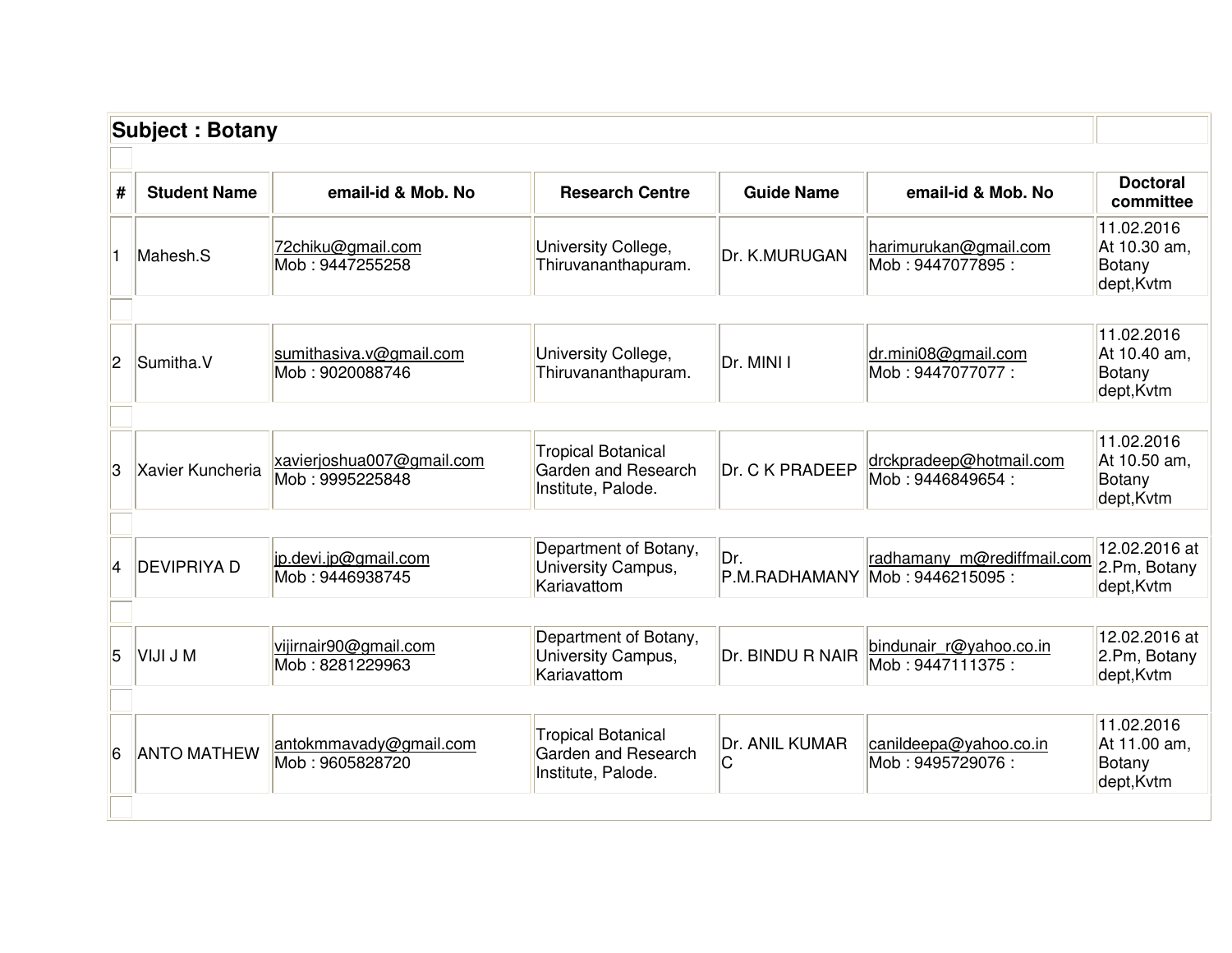| <b>SURESH</b><br><b>KUMAR K. A</b>    | sureshtvmala74@gmail.com<br>Mob: 9446322656          | <b>Tropical Botanical</b><br>Garden and Research<br>Institute, Palode. | Dr. ANIL KUMAR<br>С          | canildeepa@yahoo.co.in<br>Mob: 9495729076:     | 11.02.2016<br>At 11.10 am,<br><b>Botany</b><br>dept, Kvtm |
|---------------------------------------|------------------------------------------------------|------------------------------------------------------------------------|------------------------------|------------------------------------------------|-----------------------------------------------------------|
| <b>VISHNU V S</b>                     | vishnuvs2212@gmail.com<br>Mob: 9048492212            | Department of Botany,<br>University Campus,<br>Kariavattom             | Dr.                          | radhamany m@rediffmail.com<br>Mob: 9446215095: | 12.02.2016 at<br>2.Pm, Botany<br>dept, Kvtm               |
| Nisha.S.A                             | nishasa2014@gmail.com<br>Mob: 9961486128             | M.G.College,<br>Thiruvananthapuram                                     | Dr. K.G.AJIT<br><b>KUMAR</b> | ajitanchal@gmail.com<br>Mob: 9447558047:       | 11.02.2016<br>At 11.20 am,<br>Botany<br>dept, Kvtm        |
| <b>HARIKRISHNAN</b><br>M <sub>R</sub> | harimnairmullackal201@gmail.com<br>Mob: 9495905421   | Department of Botany,<br>University Campus,<br>Kariavattom             | Dr. SUHARA<br><b>BEEVY S</b> | s.beevy@rediffmail.com<br>Mob: 9447012324:     | 12.02.2016 at<br>2.Pm, Botany<br>dept, Kvtm               |
|                                       | anumanoj2020@gmail.com<br>Mob: 9995964569            | <b>Tropical Botanical</b><br>Garden and Research<br>Institute, Palode. | Dr. MATHEW DAN               | danmathew2002@gmail.com<br>Mob: 9447730214:    | 11.02.2016<br>At 12.20 pm,<br>Botany<br>dept, Kvtm        |
|                                       | kala2151981@gmail.com<br>Mob: 9961749669             | SD College, Alappuzha                                                  | Dr. C.DILEEP                 | drcdileep@gmail.com<br>Mob: 9446264129:        | 11.02.2016<br>At 11.30 am,<br>Botany<br>dept, Kvtm        |
|                                       | rohnibeena009@gmail.com<br>Mob: 9746189065           | M.G.College,<br>Thiruvananthapuram                                     | Dr. K.G.AJIT<br><b>KUMAR</b> | ajitanchal@gmail.com<br>Mob: 9447558047:       | 11.02.2016<br>At 11.40 am,<br>Botany<br>dept, Kvtm        |
|                                       | 10<br>$11$ ANU.S<br>12 SREEKALA C G<br>13 ROHINI B R |                                                                        |                              |                                                | P.M.RADHAMANY                                             |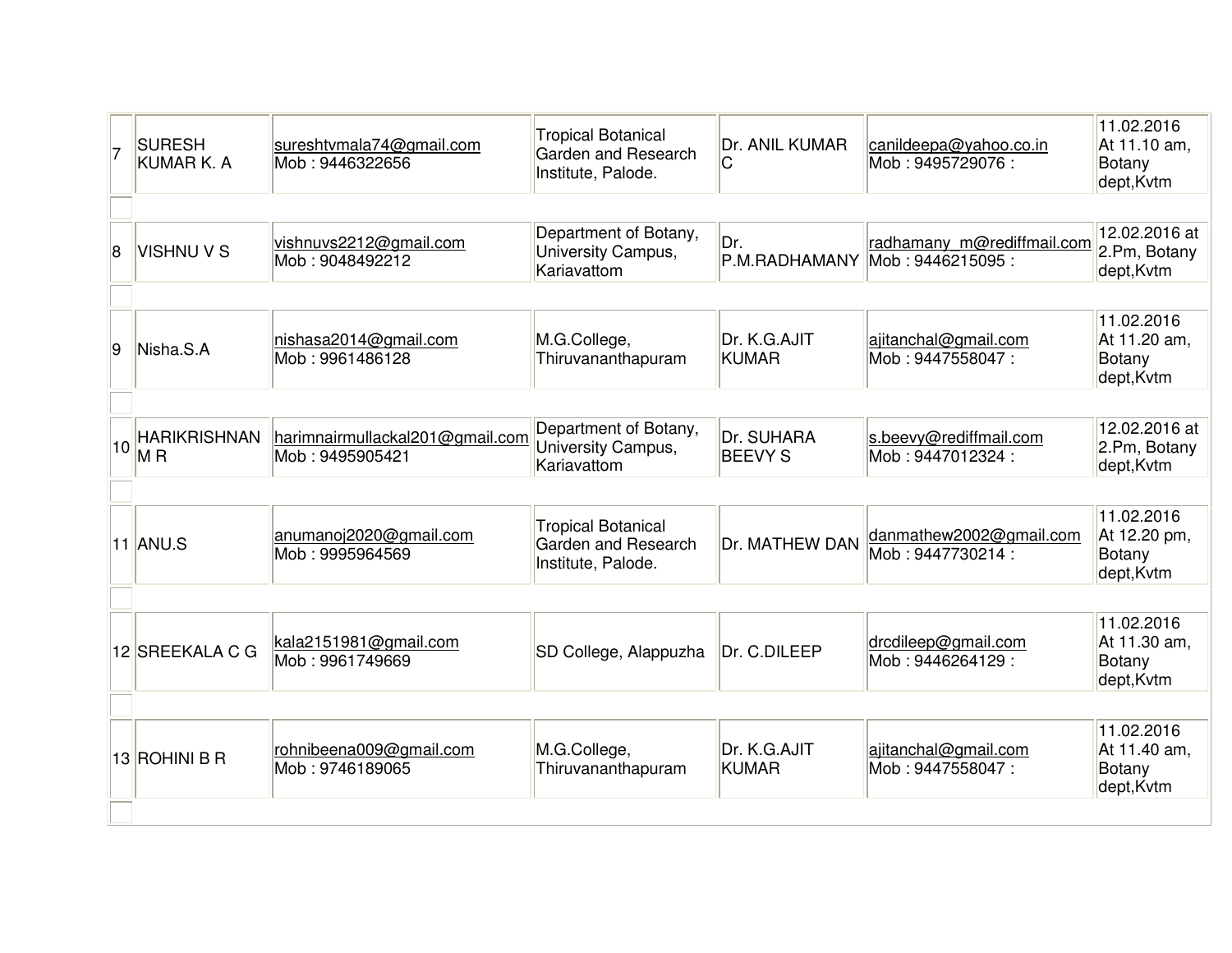| 14 VIDYA V R                          | vidyavr1988@gmail.com<br>Mob: 9446365273        | University College,<br>Thiruvananthapuram.                             | Dr. T. S.<br>PREETHA         | preethahemanth@yahoo.com<br>Mob: 9496254040:                     | 11.02.2016<br>At 11.50 am,<br>Botany<br>dept, Kvtm  |
|---------------------------------------|-------------------------------------------------|------------------------------------------------------------------------|------------------------------|------------------------------------------------------------------|-----------------------------------------------------|
| 15 ASWATHI P                          | aswathi.prasanthi@gmail.com<br>Mob: 8547891724  | University College,<br>Thiruvananthapuram.                             | Dr. D.K. SATHISH             | drdksathish@gmail.com<br>Mob: 9847558833:                        | 11.02.2016<br>At 12.00Noon,<br>Botany<br>dept, Kvtm |
| 16 Stephan J                          | stemke.plant@gmail.com<br>Mob: 7034686934       | <b>Tropical Botanical</b><br>Garden and Research<br>Institute, Palode. | Dr. N MOHANAN                | nmohanan59@rediffmail.com<br>Mob: 9496103427:                    | 11.02.2016<br>At 12.10 pm,<br>Botany<br>dept, Kvtm  |
| <b>SUCHITHRA G</b><br><b>KRISHNAN</b> | suchithragkrishnan@gmail.com<br>Mob: 9744053069 | <b>Tropical Botanical</b><br>Garden and Research<br>Institute, Palode. | Dr. MATHEW DAN               | danmathew2002@gmail.com<br>Mob: 9447730214:                      | 11.02.2016<br>At 12.30 pm,<br>Botany<br>dept, Kvtm  |
| 18 GOVIND M G                         | govindkyl@gmail.com<br>Mob: 9605884995          | <b>Tropical Botanical</b><br>Garden and Research<br>Institute, Palode. | Dr. MATHEW DAN               | danmathew2002@gmail.com<br>Mob: 9447730214 :                     | 11.02.2016<br>At 12.40 pm,<br>Botany<br>dept, Kvtm  |
| 19 JAYARAJ M S                        | jayaraj.jeni88@gmail.com<br>Mob: 9048876717     | Department of Botany,<br>University Campus,<br>Kariavattom             | Dr. SUHARA<br><b>BEEVY S</b> | s.beevy@rediffmail.com<br>Mob: 9447012324:                       | 12.02.2016 at<br>2.Pm, Botany<br>dept, Kvtm         |
| 20 CHITHRA S                          | chithra acp@yahoo.com<br>Mob: 9745001198        | Department of Botany,<br>University Campus,<br>Kariavattom             | $\overline{\mathsf{R}}$      | Dr. RAJALAKSHMI rajalakshmi.murali@gmail.com<br>Mob: 9495819218: | 12.02.2016 at<br>2.Pm, Botany<br>dept, Kvtm         |